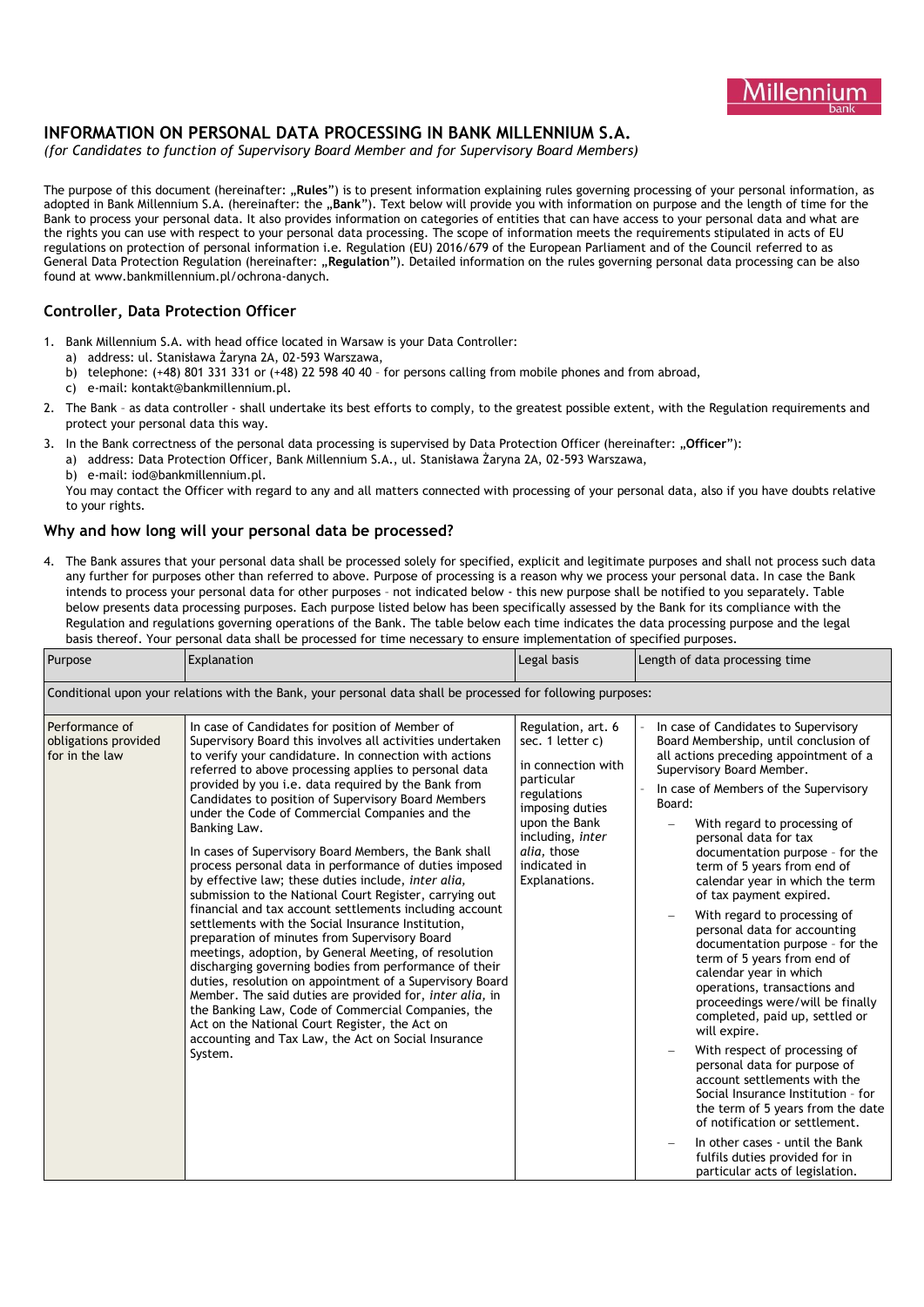| Implementation of<br>actions performed on<br>the basis permissions<br>granted          | In such case, on the basis of permissions, personal data<br>are processed, which are provided by you and exceed<br>the scope of data, which the Bank may require under<br>relevant law for purpose of verification of your<br>candidature within the process of appointment of<br>Supervisory Board Members.                                                                                                                                                                                                                                                                                                                                                                                                                                                                                                                                                                                                         | Regulation, art. 6<br>sec. 1 letter a) | In case of Candidates to Supervisory<br>Board Membership - until conclusion of<br>all actions preceding appointment of a<br>Supervisory Board Member i.e. through<br>time necessary to carry out the process<br>of election of Supervisory Board<br>Members or withdrawal of consent<br>previously expressed.                                                                                                                                                                                                                                                                                                                                                   |
|----------------------------------------------------------------------------------------|----------------------------------------------------------------------------------------------------------------------------------------------------------------------------------------------------------------------------------------------------------------------------------------------------------------------------------------------------------------------------------------------------------------------------------------------------------------------------------------------------------------------------------------------------------------------------------------------------------------------------------------------------------------------------------------------------------------------------------------------------------------------------------------------------------------------------------------------------------------------------------------------------------------------|----------------------------------------|-----------------------------------------------------------------------------------------------------------------------------------------------------------------------------------------------------------------------------------------------------------------------------------------------------------------------------------------------------------------------------------------------------------------------------------------------------------------------------------------------------------------------------------------------------------------------------------------------------------------------------------------------------------------|
| Other purposes under<br>the so-called<br>legitimate interest of<br>the data controller | Purposes pursued within the so-called legitimate<br>interests of the data controller are:<br>1)<br>performance of the suitability assessment<br>procedure.<br>2)<br>ensuring safety of persons and assets of the Bank<br>including monitoring of Bank outlets maintaining<br>privacy and personal dignity,<br>3)<br>ensuring security of information,<br>4)<br>if applicable, for purposes connected with<br>conducting dispute proceedings and proceedings<br>before bodies of public authority and other<br>proceedings including in defence against claims,<br>internal administrative, analytical, statistical and<br>5)<br>Bank internal reporting purposes and within the<br>Bank Capital Group.<br>When assessing whether indicated purposes are<br>justified, the Bank shall take account of whether your<br>interests, rights or freedoms are not superior relative to<br>legitimate interests of the Bank. | Regulation, art. 6<br>sec. 1 letter f) | For the term of up to 3 months in case<br>of visual monitoring and IT monitoring.<br>Until fulfilment of legitimate interest of<br>the Bank constituting the basis of such<br>processing or submission of effective<br>objection to such processing.<br>In case in the said period of time there<br>is a dispute or proceeding under way<br>including in particular, court<br>proceeding, personal data shall be<br>stored for the period stipulated in<br>accordance with effective regulations of<br>the Civil Code governing statutes of<br>limitation to be counted from the day of<br>dispute conclusion or valid and binging<br>conclusion of proceeding. |

### **Where do we collect your personal data from?**

5. The Bank processes your personal data collected directly from you or collected from other sources e.g. National Court Register, National Criminal Register.

Conditional upon your relations with the Bank, your personal data may be collected e.g. from person putting forward your candidature to the Supervisory Board membership.

#### **What categories of your personal data do we process?**

- 6. The Bank may process, in particular, the following categories of personal data collected from you or third parties:
	- a) identification data (e.g. name and surname),
	- b) contact information (e.g. phone number, e-mail address, address for correspondence),
	- c) information on education attained, training completed and qualifications,
	- d) information on employment history (e.g. positions held, scope of responsibility),
	- e) facial image recorded on a photograph,
	- f) audio-visual data (e.g. image for purposes of security or evidence),
	- g) data from IT monitoring,
	- h) information on past sentences e.g. from the National Criminal Register,
	- i) data necessary to perform suitability assessment e.g. assessment of reputation, honesty, reliability, ability to manage Bank's matters, knowledge, skills and experience.

#### **Who can your data be disclosed to?**

- 7. Access to your personal data inside the Bank's internal organisational structures will be granted exclusively to employees duly authorised by the Bank and only within the necessary scope. In certain situations, your personal data may be disclosed by the Bank to recipients from outside of the Bank's structures. In such case, the Bank shall always analyse thoroughly the legal basis for disclosure of personal information. It is necessary to underscore that data recipient, in the meaning of the Regulation, can be both an entity processing personal data on behalf of the Bank and entity to whom data are disclosed for its own purposes (e.g. public administration body).
- 8. The following may be recipients of your personal data:
	- a) bodies of public authorities or entities authorised to demand access or to receive personal data on the basis of effective regulations e.g. the Polish Financial Supervision Authority, Ministry of Finance, General Inspector of Financial Information, Tax Office, President of Personal Data Protection Office,
	- b) entities entrusted by the Bank with duty to process personal data on the basis of concluded contracts e.g. courier delivery providers, providers of IT and other services processing data on behalf of the Bank, entities providing advisory and control services e.g. auditors, law offices,
	- c) entities operating within the Bank Millennium S.A. Capital Group responsible for performance of contractual obligations and duties stipulated in the law.
- 9. Detailed list of personal data recipients is available at www.bankmillennium.pl/ochrona-danych.

#### **Exercising rights**

10. Detailed information on your rights:

- a) You have the right to access your personal data and to obtain data copies,
- b) if you find that your personal data processed by the Bank are not true and accurate, you have the right to rectify or supplement such data,